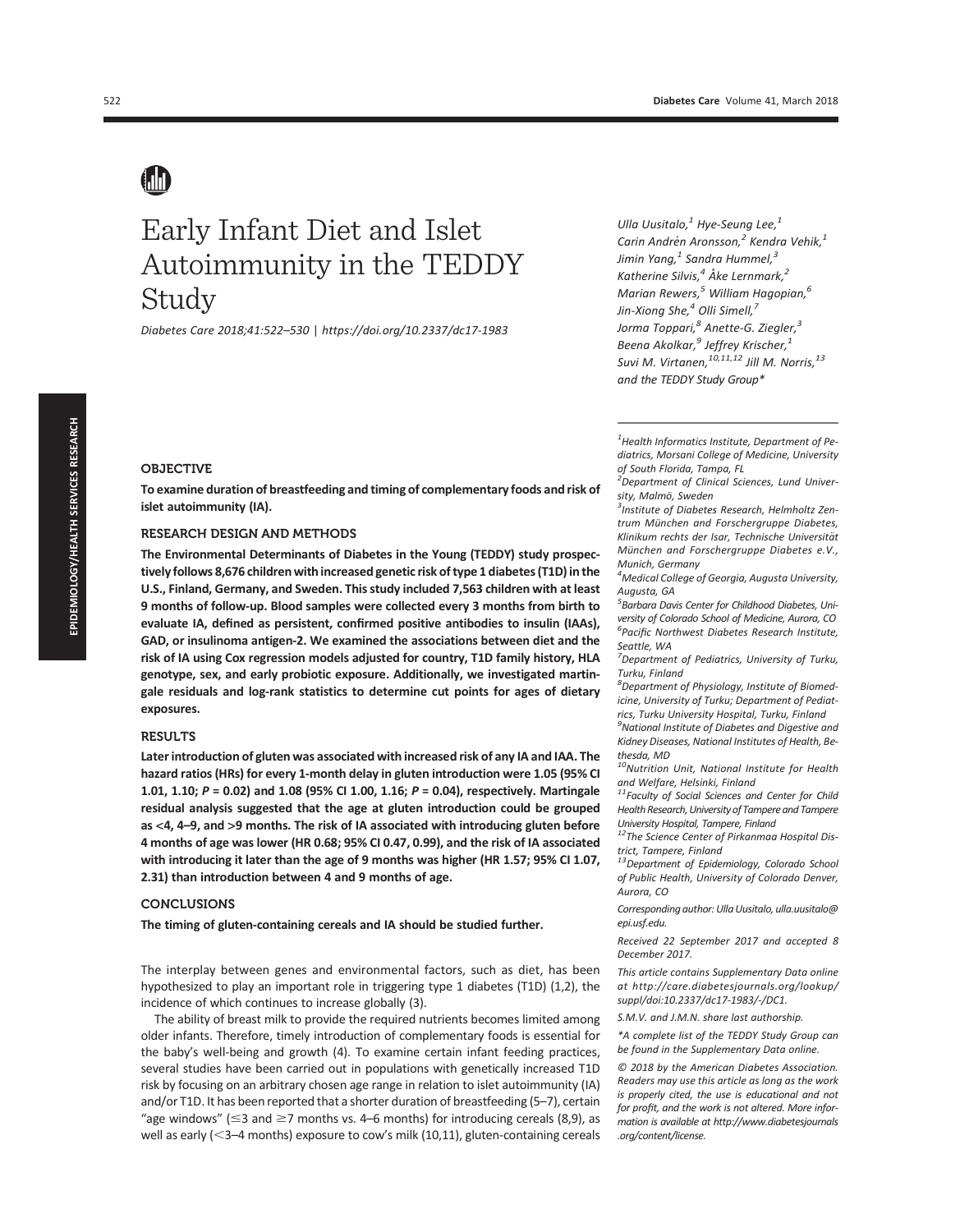(12,13), fruits and berries (9,14), and potatoes and root vegetables (14,15) may increase the risk of IA and/or T1D. However, a recent study (16) showed that this association between age at introduction of complementary foods and IA may decrease/disappear when the follow-up is extended, including older children. The association between the timing of food introduction and IA remains inconclusive because of inconsistent results (17). Types of early foods linked to IA/T1D seem to vary at least partly by country.

The mechanisms linking early feeding practices and the development of IA/ T1D are not very well known, but those suggested to play a crucial role include immature and adverse immunological responses of the gut to complementary food (18,19), mucosal inflammation, and increased gut permeability (20,21).

This study aims to examine breastfeeding duration and the timing of initiating infant formula, regular cow's milk, and solid food in relation to the risk of IA in The Environmental Determinants of Diabetes in the Young (TEDDY) study. We investigated the overall association between those dietary exposures and the risk of IA. To our knowledge, this is the first attempt to analyze these dietary exposures without a predetermined categorization. Additionally, we examined whether a categorization of breastfeeding duration or age at initiating a food is statistically justified based on the association with the risk of IA in TEDDY.

#### RESEARCH DESIGN AND METHODS

#### Study Population

TEDDY is a prospective observational cohort with the primary aim to identify environmental causes of T1D. The study includes the following six clinical research centers: three in the U.S. (Colorado, Georgia/ Florida, and Washington) and three in Europe (Finland, Germany, and Sweden). A total of 424,788 newborns were screened in hospitals affiliated with the study centers between September 2004 and February 2010, identifying 21,589 HLA-eligible infants. The HLA typing has been previously described in detail (22–24). Of the 8,676 enrolled subjects, 8,263 singleton babies were identified carrying one of the eligible HLA types with determined IA status. Of those, we included 7,572 subjects who were followed for at least 9 months to obtain complete information on the duration of

breastfeeding and the timing of the introduction of complementary foods. After excluding nine subjects who lacked information on early feeding, a total of 7,563 children were analyzed in this study. Their median  $(Q_3-Q_1)$  follow-up time was 92 months (114–54).

Written informed consent was obtained for all children in the study from a parent or primary caretaker, separately, for genetic screening and participation in prospective follow-up. The study was approved by local institutional review or ethics boards and was monitored by an External Evaluation Committee formed by the National Institutes of Health.

#### IA

Blood samples using serum separation tubes were drawn every 3 months between 3 and 48 months of age and every 6 months thereafter, unless the autoantibodies developed in the child, in which case the child continued to be followed, including blood draws every 3 months. Serum was stored in two 0.5-mL cryovials for autoantibody measurements and were frozen within 2 h from collection. Persistent IA (any IA) was defined as confirmed positive insulin autoantibodies (IAAs), GAD antibody (GADA), specifically to isoform GAD $_{65}$ , or insulinoma antigen-2 autoantibody, which were analyzed by radiobinding assays (25,26) on at least two consecutive study visits. All positive and 5% of negative islet autoantibodies were confirmed in the following central autoantibody laboratories: Barbara Davis Center for Childhood Diabetes, University of Colorado, in the U.S. and University of Bristol in the U.K., which both previously have found high sensitivity and specificity (27) and concordance. Positive results due to maternal IgG transmission when defining the child's IA status were omitted from the IA-positive group. The date of persistent IA was defined as the draw date of the first of two consecutive samples confirmed positive for a specific autoantibody, with which the child was deemed persistent. In addition to any IA, we separately studied children who had either IAAs alone or GADAs alone as their first appearing autoantibody. The median age  $(Q_3-Q_1)$  of children at IA seroconversion was 33 months (62-16) ( $n =$ 703). The median  $(Q_3-Q_1)$  values were 21 months (40–11) for IAAs ( $n = 272$ ) and 46 months (77–25) for GADAs ( $n =$ 299), respectively.

#### Characteristics, Diet, and Health Monitoring of the Study Population

Demographic characteristics, family history of diabetes, and infant feeding practices were obtained from various questionnaires and have been explained previously (28). Information about infant feeding (breastfeeding and food introductions) was recorded by parents in a diary ("TEDDY Book") at home and collected every 3 months during the clinic visits or over the phone starting at 3 months of age. This information was recorded in the TEDDY Book until the clinic visit at 24 months except for any breastfeeding, which was followed up to 5 years of age. If the breastfeeding duration was  $>5$  years, the child was not introduced to a complementary food by 24 months of age, or the correct timing of food introduction was not available, the information was regarded as unknown. The duration of breastfeeding that corresponded to the age when breastfeeding ended (exclusive and any) and the ages at which consumption of infant formula and solid foods started were examined in relation to IA. A baby was considered to be exclusively breastfed when his/her diet included only breast milk and possibly small amounts of nonnutritious drinks (e.g., water). Any breastfeeding could also be accompanied by other foods in the diet. The infant formula in this study included the following: commercial infant formulas that contain intact cow's milk proteins or cow's milk proteins hydrolyzed to any degree, soy formula, elemental formula, regular cow's milk and other animals' milks, and vegetarian "milks." The solid foods that were studied separately in this study included the following: any type of cereal (wheat, rye, barley, oat, rice, or any other nongluten cereal), gluten-containing cereals (wheat, rye, and barley), rice, potatoes, root vegetables, fruits and berries, meat (beef, pork, game, and/or poultry), eggs, fish, and other seafood (Table 1). In addition to these foods, the "any solid food" included milk products (e.g., cheese, yogurt), sausages, and various vegetables. The age at the introduction of any solid food was defined as the earliest time when any of the aforementioned solid foods were introduced. "Selected foods" included foods found to be associated with IA/T1D in the earlier studies, as follows: cereals (IA), including rice/oat (T1D) and glutencontaining cereals (IA); potatoes (IA); root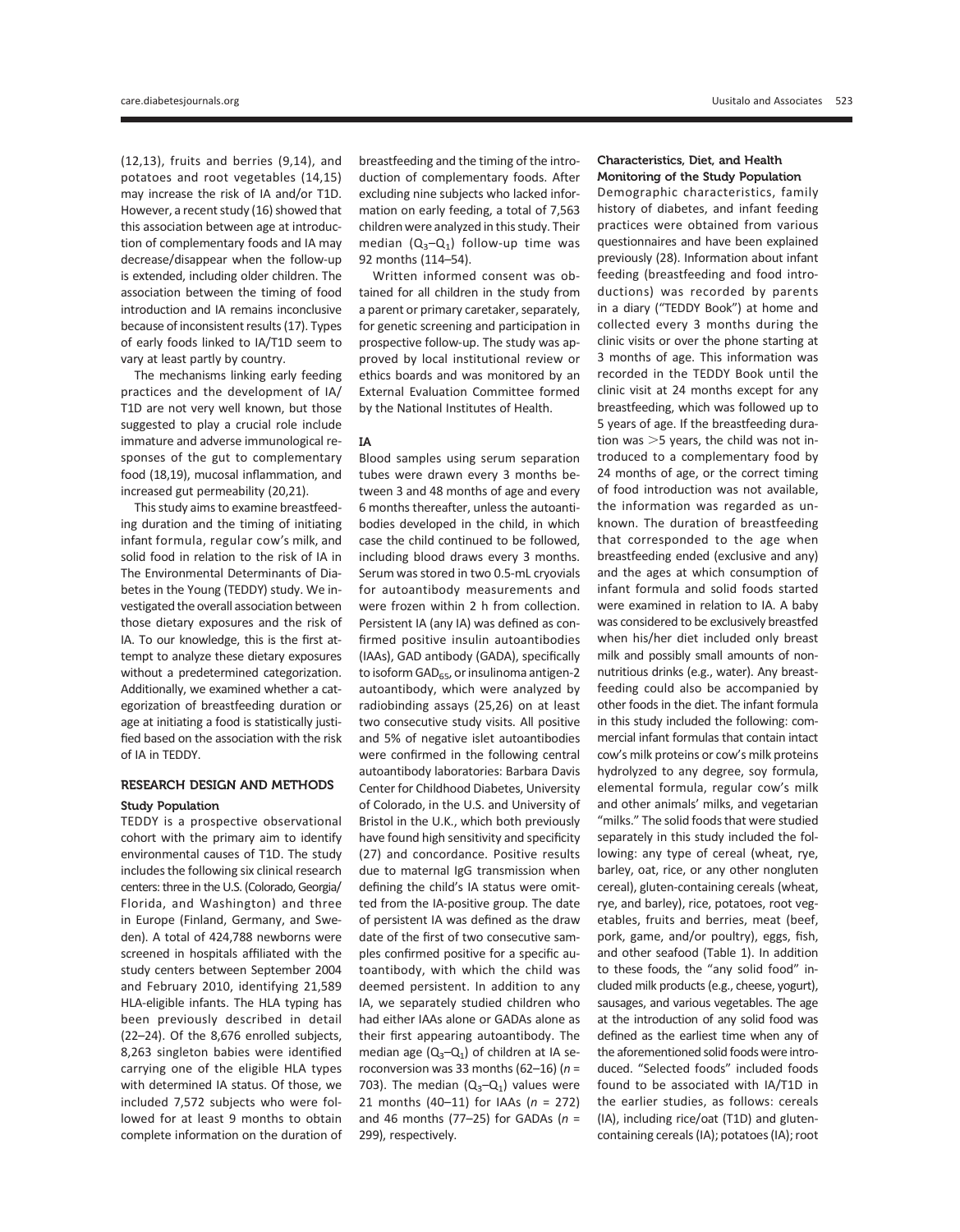|                                                                       | <b>Dietary Exposures</b>                                                                                       |                                                                                                                                                                                                                              |
|-----------------------------------------------------------------------|----------------------------------------------------------------------------------------------------------------|------------------------------------------------------------------------------------------------------------------------------------------------------------------------------------------------------------------------------|
| Breastfeeding and food exposures that were<br>each studied separately | Selected foods: foods associated with IA in<br>previous studies; they were studied as one<br>combined variable | Any solid food: all solid foods that were studied<br>as one combined variable                                                                                                                                                |
| <b>Exclusive breastfeeding</b>                                        |                                                                                                                |                                                                                                                                                                                                                              |
| Any breastfeeding                                                     |                                                                                                                |                                                                                                                                                                                                                              |
| Infant formula                                                        |                                                                                                                |                                                                                                                                                                                                                              |
| Cow's milk (any cow's milk exposure)                                  |                                                                                                                |                                                                                                                                                                                                                              |
| All cereals                                                           | All cereals                                                                                                    | All cereals                                                                                                                                                                                                                  |
| <b>Gluten-containing cereals</b>                                      | Gluten-containing cereals                                                                                      | Gluten-containing cereals                                                                                                                                                                                                    |
| <b>Rice</b>                                                           | Rice                                                                                                           | Rice                                                                                                                                                                                                                         |
| <b>Fruits and berries</b>                                             | Fruits and berries                                                                                             | Fruits and berries                                                                                                                                                                                                           |
| <b>Potatoes</b>                                                       | Potatoes                                                                                                       | Potatoes                                                                                                                                                                                                                     |
| <b>Root vegetables</b>                                                | Root vegetables                                                                                                | Root vegetables                                                                                                                                                                                                              |
| Meat (beef, pork, poultry, game)                                      |                                                                                                                | Meat (beef, pork, poultry, game)                                                                                                                                                                                             |
| <b>Fish and seafood</b>                                               |                                                                                                                | Fish and seafood                                                                                                                                                                                                             |
| Egg                                                                   | Egg                                                                                                            | Egg<br>Milk products (yogurt, sour cream,<br>cheese, commercial baby foods containing yogurt,<br>cottage cheese)<br>Spinach                                                                                                  |
|                                                                       |                                                                                                                | Peas, green beans<br>Cabbages (Chinese cabbage, red cabbage,<br>cauliflower, broccoli, kale, cabbage turnip,<br>collard, mustard green, turnip greens)<br>Squash, pumpkin<br>Tomato, tomato sauce<br>Corn<br>Other vegetable |
|                                                                       |                                                                                                                | Sausage, hot dogs                                                                                                                                                                                                            |

Variables studied are shown in bold.

vegetables (IA); fruits and berries (IA/T1D); and eggs (IA) (8,9,12,14,15).

#### Statistical Analysis

Cox proportional hazards models were used to study the association between dietary exposures (duration of breastfeeding and age of initiating a food, as defined above) and the risk of IA, after adjusting for country, T1D family history (first-degree relative [FDR]), sex of the child, HLA (DR3/4 vs. other genotypes), and exposure to probiotics at  $\leq$ 28 days of age. Time of seroconversion was the age when the first blood sample for persistent IA was drawn. Time for right censoring was the age when the last blood sample in the follow-up was determined to be negative for IA. A proportional cause-specific hazard model for firstappearing IAA or first-appearing GADA was used by treating events other than the one of interest as censored observations. In each risk set, including those who experienced the event of interest and those who were

event free by a certain age, the age of initiating consumption of a food was analyzed in those who had initiated consumption of the food at an age younger than that of the risk set.

The functional form of each dietary exposure and IA association was explored by plotting martingale residuals with a loess smoothing parameter of 0.4. Additionally, we applied the change-point method, based on the log-rank statistic, in order to find a cut point for each dietary exposure dichotomization in relation to the risk of IA (29).

Two-sided  $P$  values <0.05 were considered to determine a statistical significance. All analyses were performed using the Statistical Analysis System Software (version 9.4; SAS Institute, Cary, NC).

### **RESULTS**

Characteristics and potential confounders associated with risk of any IA are presented in Table 2. After adjusting for those factors, we found that later introduction of gluten-containing cereals was associated with increased risk of any IA (hazard ratio [HR] for 1-month delay 1.05; 95% CI 1.01, 1.10;  $P = 0.02$ ) and with increased risk of IAA (HR for 1-month delay 1.08; 95% CI 1.00, 1.16; P = 0.04) (Table 3). When examining the durations of exclusive breastfeeding and any breastfeeding, the timing of any infant formula, the timing of single foods other than glutencontaining cereals, or any solid food introduction as a combined variable of exposures of solid foods, we could not detect any association between them and the risk of outcomes (Table 3). There were 959 children (12.7%) who moved straight from breast milk to solid food (e.g., milk-based thin porridges) and therefore had no values for age of introduction of infant formula.

The martingale residual analysis showed changes in the association between age of introduction of gluten-containing cereals and the risk of any IA. There was an increasing trend of risk between 0 and 4 months,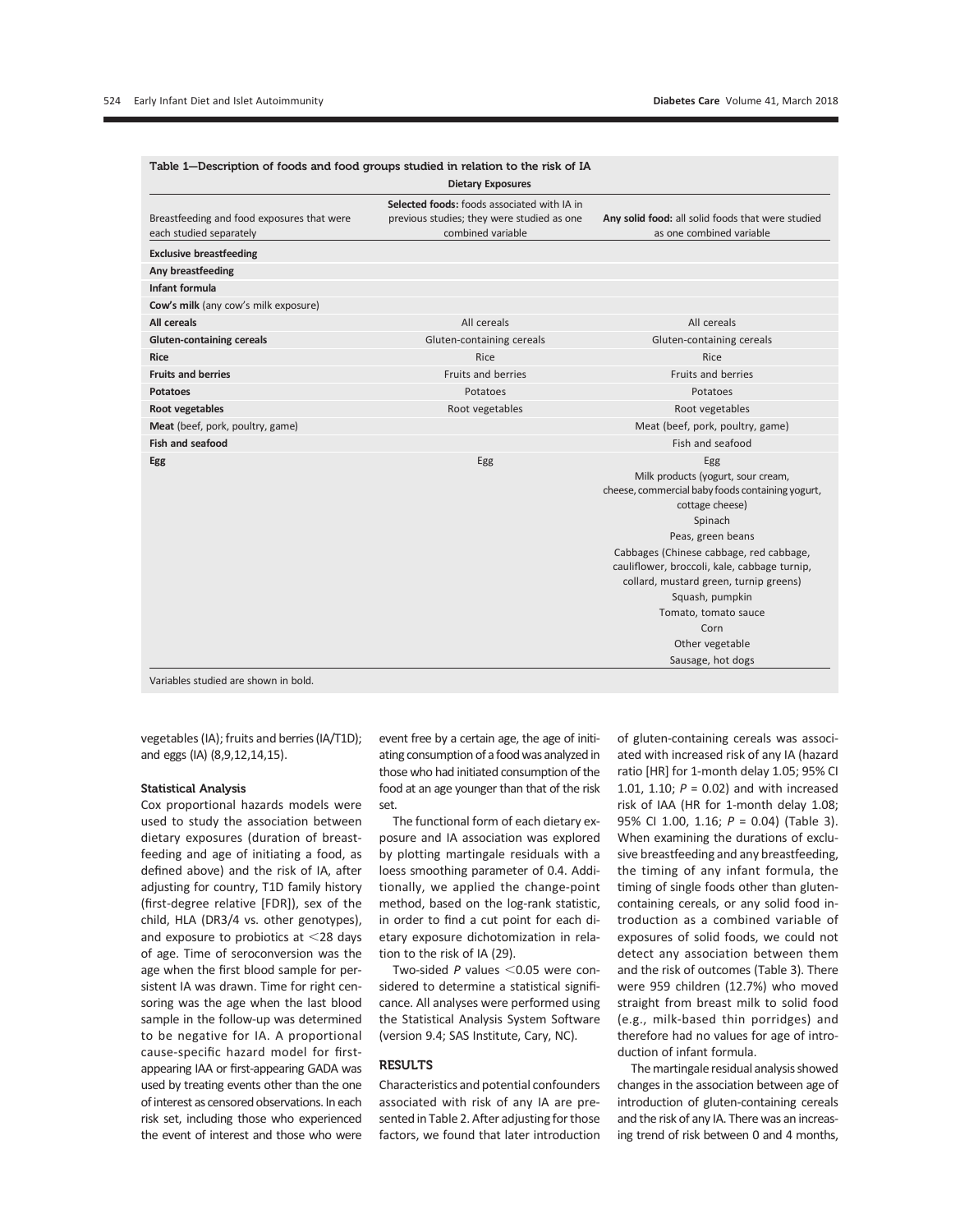|         |                                                                                                                               | 257 (94.5)            |                |                                                                                                  | 662 (94.2)              | 538<br>7,025                                                  | $\geq$ 28 days                                   |
|---------|-------------------------------------------------------------------------------------------------------------------------------|-----------------------|----------------|--------------------------------------------------------------------------------------------------|-------------------------|---------------------------------------------------------------|--------------------------------------------------|
| 0.021   | 0.53 (0.31, 0.91)                                                                                                             | 15 (5.5)              | 0.022          | 0.70 (0.50, 0.97)                                                                                | 41 (5.8)                |                                                               | Probiotics, age at first exposure<br>$<$ 28 days |
|         |                                                                                                                               | 120 (55.9)            |                |                                                                                                  | 381 (54.2)              | 3,865                                                         | Male                                             |
| 6200    | 0.81 (0.64, 1.03)                                                                                                             | 152 (44.1)            | 0.056          | $0.87 (0.75, 1.00)$                                                                              | 322 (45.8)              | 3,698                                                         | Female                                           |
|         |                                                                                                                               |                       |                |                                                                                                  |                         |                                                               | Sex of the child                                 |
|         |                                                                                                                               | 214 (78.7             |                | $\overline{a}$                                                                                   | 567 (80.6)              | 857<br>6,706                                                  |                                                  |
| 10000   | 2.32 (1.71, 3.15)                                                                                                             | 58 (21.3)             | < 0.001        | 1.99 (1.64, 2.43)                                                                                | 136 (19.4)              |                                                               | $\frac{1}{2}$ is                                 |
|         |                                                                                                                               |                       |                |                                                                                                  |                         |                                                               | FDR with T1D                                     |
|         |                                                                                                                               | 144 (52.9)            |                | $\overline{1}$                                                                                   | 359 (51.1)              | 4,607                                                         | No                                               |
| 10000   | 1.54 (1<br>.21, 1.96                                                                                                          | 128 (47.1)            | < 0.001        | 1.61 (1.38, 1.88)                                                                                | 344(48.9)               | 2,956                                                         | Yes                                              |
|         |                                                                                                                               |                       |                |                                                                                                  |                         |                                                               | High-risk HLA genotype (DR3/4)                   |
|         |                                                                                                                               | 80 (29.4)             |                | $\overline{1}$                                                                                   | 229 (32.6)              |                                                               | US.                                              |
| 0.039   | $\begin{array}{l} 2.28 \ (1.67, 3.11) \\ 1.36 \ (0.82, \ 2.25) \\ 1.38 \ (1.02, \ 1.89) \\ 1.38 \ (1.02, \ 1.89) \end{array}$ | 20 (7.4)<br>83 (30.5) |                | $\begin{array}{c} 1.40\ (1.15,\,1.71) \\ 1.30\ (0.96,\,1.76) \\ 1.30\ (0.96,\,1.76) \end{array}$ | $54(7.7)$<br>240 (34.1) | $\begin{array}{c} 1,654 \\ 510 \\ 2,283 \\ 3,116 \end{array}$ | Sweden                                           |
| 0.234   |                                                                                                                               |                       | 0.092<br>0.005 |                                                                                                  |                         |                                                               | Germany                                          |
| < 0.001 |                                                                                                                               | 89 (32.7              | < 0.002        |                                                                                                  | 180 (25.6)              |                                                               | Country<br>Finland                               |
|         |                                                                                                                               |                       |                |                                                                                                  |                         |                                                               |                                                  |

Table 2Characteristicsassociated with any IA Study population,

N

N (%)

HR (95% CI)

P value

 $(%)N$ 

HR (95% CI)

P value

 $(%)N$ 

HR (95% CI)

1.00 (0.72, 1.39)

0.82 (0.47, 1.42)

 $\overline{\phantom{0}}$ 

1.65 (1.31, 2.07)

 $\overline{\phantom{0}}$ 

1.85 (1.36, 2.53)

 $\overline{\phantom{0}}$ 

 $\overline{\phantom{0}}$ 

0.72 (0.42, 1.24)

 $\overline{\phantom{0}}$ 

0.237

0.95 (0.76, 1.19)

0.661

,0.001

,0.001

1.25 (0.96,

1.62)

0.103

0.999

0.471

P value

Any IA (N = 703)

IAA (N = 272)

GADA (N = 299)

a plateau from 4 to 9 months, and increasing risk again at introductions from 9 months on (Supplementary Fig. 1). The application of the change-point method revealed a signi ficant dichotomization in the duration of any breastfeeding (at 7 months of age with any IA and at 6 months of age with GADA), age of introducing cow' s milk (at 5 months of age with any IA), cereals (at 4 months of age with any IA), rice (at 7 months of age with any IA and at 6 months of age with GADA), fruits and berries (at 4 months of age with any IA), potato (at 4 months of age with any IA), meat (at 8 months of age with any IA), egg (at 9 months of age with any IA), and fish and seafood (at 9 months of age with GADA).

We applied the data-driven categorizations of dietary exposures in evaluating the risk of IA. When compared with the introduction at 4 –9 months of age (Supplementary Fig. 1), introduction of glutencontaining cereals before 4 months of age showed decreased risk of any IA (HR 0.68; 95% CI 0.47, 0.99) but increased risk of any IA (HR 1.57; 95% CI 1.07, 2.31) if introduced after 9 months of age. The HRs remained similar in the introduction of gluten-containing cereals before 4 months of age when adjusted for country of residence, HLA, FDR with T1D, sex of the child, and early exposure to probiotics (HR 0.67; 95% CI 0.54, 0.98; P = 0.04). When the dichotomizations were applied, the risk difference between the two timing categories of duration of breastfeeding and food introductions was not very noticeable. However, the introduction of egg at or before 9 months of age showed consistently lower risk of any IA compared with introduction after 9 months of age both in the unadjusted analysis (HR 0.86; 95% CI 0.74, 0.99) and in the adjusted analysis (HR 0.84; 95% CI 0.72, 0.99) (Table 4).

#### **CONCLUSIONS**

Data from the multinational prospective TEDDY Study suggests that later introduction of gluten-containing cereals is associated with increased risk of any IA and IAA. The residual plot suggested a plateau in risk at introduction between 4 and 9 months of age, and the results from categorized analysis supported that, as well as the overall finding that later introduction of gluten-containing cereals is associated with increased risk of IA.

The major strength of the study was its consistently collected data using the same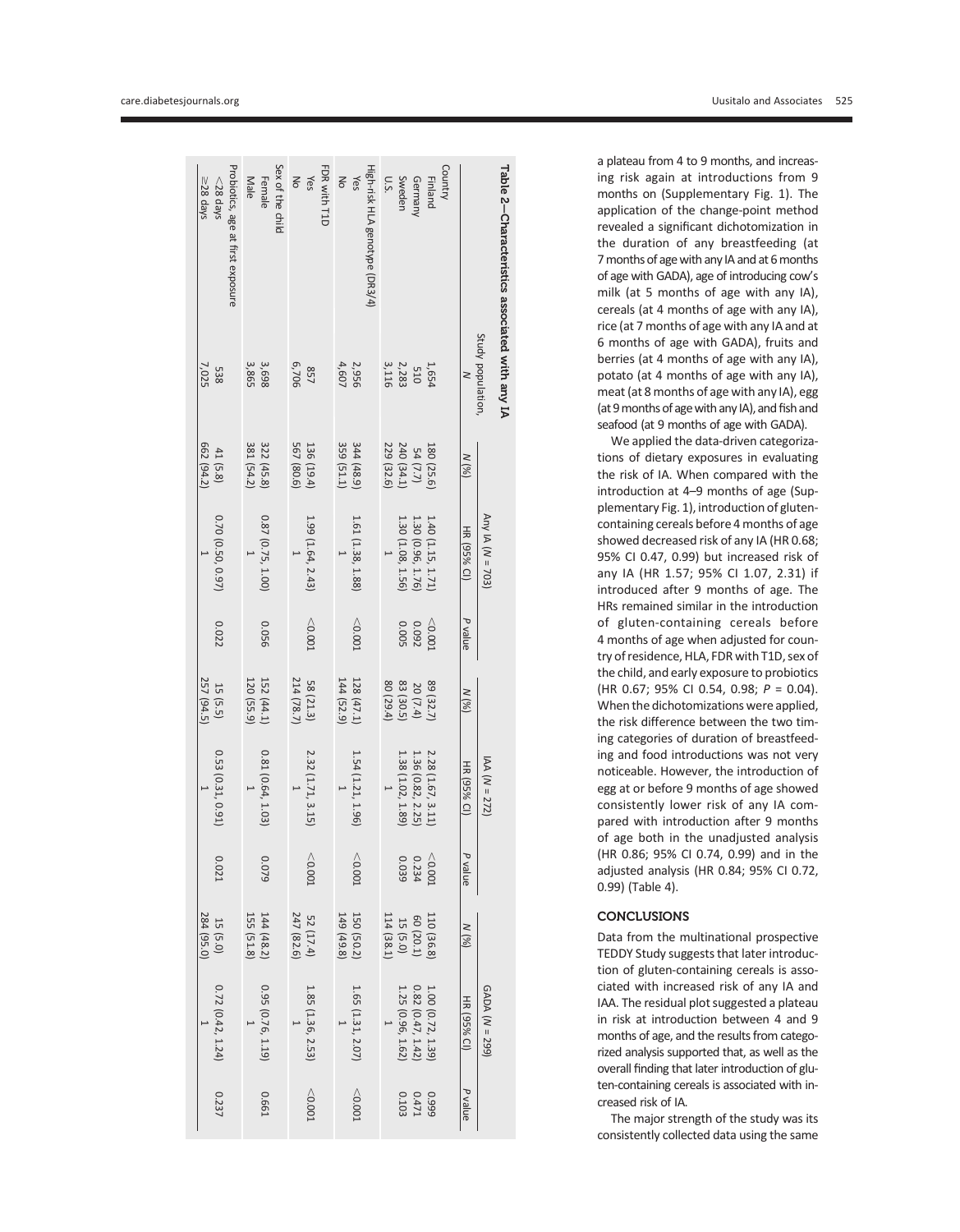|                           |                       |           |                                                                         |           |        | Duration of breastfeeding or age at introduction of food (months)       |                           |                         |          |
|---------------------------|-----------------------|-----------|-------------------------------------------------------------------------|-----------|--------|-------------------------------------------------------------------------|---------------------------|-------------------------|----------|
|                           |                       |           | Among those who developed autoantibodies                                |           |        | Among those who did not develop autoantibodies                          |                           |                         |          |
| Dietary exposure          | $\leq$                | $\,$ $\,$ | introduced by the end of follow-up (%)<br>Not breastfed or food was not | Mean (SD) | $\geq$ | introduced by the end of follow-up (%)<br>Not breastfed or food was not | Mean (SD)                 | HR (95% CI)*            | P value* |
| Exclusive breastfeeding   | Any IA                | 703       | $\circ$                                                                 | 1.3(1.9)  | 6,860  | $\circ$                                                                 | (1.8)<br>1.2              | 1.04<br>1.00 (0.96,     | 0.980    |
|                           | $\mathbb A$           | 272       |                                                                         | 1.4(1.9)  | 7,291  |                                                                         | (1.8)<br>1.2              | 1.07<br>1.01 (0.95,     | 0.763    |
|                           | GADA                  | 299       |                                                                         | 1.3(1.9)  | 7,264  |                                                                         | (1.8)<br>1.2              | 1.07<br>1.01 (0.95,     | 0.810    |
| Any breastfeeding         | Any IA                | 694       | $1.\overline{3}$                                                        | 8.4(7.3)  | 6,617  | $3.\overline{5}$                                                        | (6.4)<br>7.4              | 1.02<br>1.01 (1.00,     | 0.118    |
|                           | $\mathbb A$           | 270       |                                                                         | 8.5(6.7)  | 7,041  |                                                                         | (6.5)<br>7.5              | 1.03<br>1.01 (0.99,     | 0.205    |
|                           | GADA                  | 294       |                                                                         | 8.6 (8.2) | 7,017  |                                                                         | 7.4 (6.5)                 | 1.01 (1.00, 1.03)       | 0.123    |
| Any infant formula        | Any IA                | 598       | 14.9                                                                    | 1.2(2.5)  | 6,006  | 12.4                                                                    | (2.3)<br>1.2              | 1.02<br>(0.96,<br>0.99  | 0.522    |
|                           | $\mathbb{A}$          | 235       |                                                                         | 1.4(2.7)  | 6,369  |                                                                         | (2.3)<br>1.2              | 1.05<br>(0.96,<br>1.02  | 0.574    |
|                           | GADA                  | 257       |                                                                         | 1.3(2.5)  | 6,347  |                                                                         | (2.3)<br>1.2              | 1.06<br>(0.96,<br>1.01  | 0.696    |
| Cow's milk                | Any IA                | 701       | $0.\overline{3}$                                                        | 2.1(3.1)  | 6,824  | 0.5                                                                     | 1.8(2.8)                  | 1.04<br>1.01 (0.98,     | 0.474    |
|                           | $\mathbb{A}$          | 270       |                                                                         | 2.2(3.2)  | 7,255  |                                                                         | 1.8(2.8)                  | 1.07<br>1.02 (0.98,     | 0.301    |
|                           | GADA                  | 299       |                                                                         | 2.0(3.0)  | 7,226  |                                                                         | 1.9(2.8)                  | 1.05<br>1.01 (0.97,     | 0.613    |
| Any solid food            | Any IA<br>IAA         | 701       | $0.\overline{3}$                                                        | 3.6(1.4)  | 6,839  | $0.\overline{3}$                                                        | 3.5(1.4)                  | (60.1<br>(0.97,<br>1.03 | 0.384    |
|                           |                       | 272       |                                                                         | 3.5(1.4)  | 7,268  |                                                                         | 3.5(1.4)                  | 1.08<br>0.99 (0.90,     | 0.757    |
|                           | GADA                  | 297       |                                                                         | 3.7(1.3)  | 7,243  |                                                                         | 3.5(1.4)                  | 1.17<br>1.07 (0.97,     | 0.159    |
| Selected foods            | Any IA<br>IAA         | 701       | $0.\overline{3}$                                                        | 3.7(1.3)  | 6,838  | $0.\overline{3}$                                                        | 3.6(1.4)                  | 1.09<br>1.03 (0.97,     | 0.368    |
|                           |                       | 272       |                                                                         | 3.6(1.3)  | 7,267  |                                                                         | 3.6(1.4)                  | 1.11<br>1.01(0.91,      | 0.873    |
|                           | GADA                  | 297       |                                                                         | 3.7(1.3)  | 7,242  |                                                                         | 3.6(1.4)                  | 1.01<br>1.00 (1.00,     | 0.118    |
| Cereals, any              |                       | 699       | 0.6                                                                     | 4.4(1.4)  | 6,810  | 0.7                                                                     | 4.2(1.4)                  | 1.03(0.97, 1.10)        | 0.330    |
|                           |                       | 271       |                                                                         | 4.4(1.4)  | 7,238  |                                                                         | 4.2(1.4)                  | 1.14)<br>1.01 (0.91,    | 0.789    |
|                           | Any IA<br>IAA<br>GADA | 296       |                                                                         | 4.3(1.3)  | 7,213  |                                                                         | 4.2(1.4)                  | 1.14<br>1.03 (0.94,     | 0.525    |
| Gluten-containing cereals | Any IA                | 699       | 0.6                                                                     | 5.8(2.1)  | 6,708  | 2.2                                                                     | 5.7 (2.0)                 | 1.10<br>1.05 (1.01,     | 0.023    |
|                           | $\mathbb{A}$          | 271       |                                                                         | 5.9(2.1)  | 7,136  |                                                                         | 5.7(2.0)                  | 1.16<br>1.08 (1.00,     | 0.038    |
|                           | GADA                  | 296       |                                                                         | 5.8 (2.0) | 7,111  |                                                                         | 5.7(2.0)                  | 1.13<br>1.06 (0.99,     | 0.121    |
| Rice                      | Any IA                | 699       | 0.6                                                                     | 5.0(1.9)  | 6,755  | 1.5                                                                     | 4.8(1.8)                  | 1.02(0.97, 1.07)        | 0.445    |
|                           | $\mathbb{A}$          | 271       |                                                                         | 5.1(2.0)  | 7,183  |                                                                         | 4.8(1.8)                  | 1.10<br>1.01 (0.93,     | 0.779    |
|                           | GADA                  | 296       |                                                                         | 4.8(1.7)  | 7,158  |                                                                         | (1.8)<br>4.8              | 1.08<br>1.00 (0.93,     | 0.936    |
| Root vegetables           | Any IA                | 701       | $0.\overline{3}$                                                        | 4.3(1.2)  | 6,806  | $0.\overline{8}$                                                        | (1.3)<br>4.3              | 1.10<br>1.03 (0.96,     | 0.464    |
|                           | $\mathbb{A}$          | 272       |                                                                         | 4.2(1.2)  | 7,235  |                                                                         | (1.3)<br>$4.\overline{3}$ | 1.12<br>1.00 (0.90,     | 0.942    |
|                           | GADA                  | 297       |                                                                         | 4.4(1.3)  | 7,210  |                                                                         | (1.3)<br>4.3              | 1.16<br>1.05 (0.95,     | 0.352    |
| Potatoes                  | Any IA                | 699       | 0.6                                                                     | 5.2(2.2)  | 6,698  | 2.4                                                                     | 5.3(2.4)                  | 1.05(1.00, 1.10)        | 0.051    |
|                           | $\mathbb A$           | 271       |                                                                         | 5.1(2.1)  | 7,126  |                                                                         | 5.3(2.4)                  | 1.05(0.97, 1.14)        | 0.200    |
|                           | GADA                  | 296       |                                                                         | 5.4(2.4)  | 7,101  |                                                                         | (2.3)<br>5.3              | 1.06(0.99, 1.13)        | 0.116    |
|                           |                       |           |                                                                         |           |        |                                                                         |                           | Continued on p.         | 527      |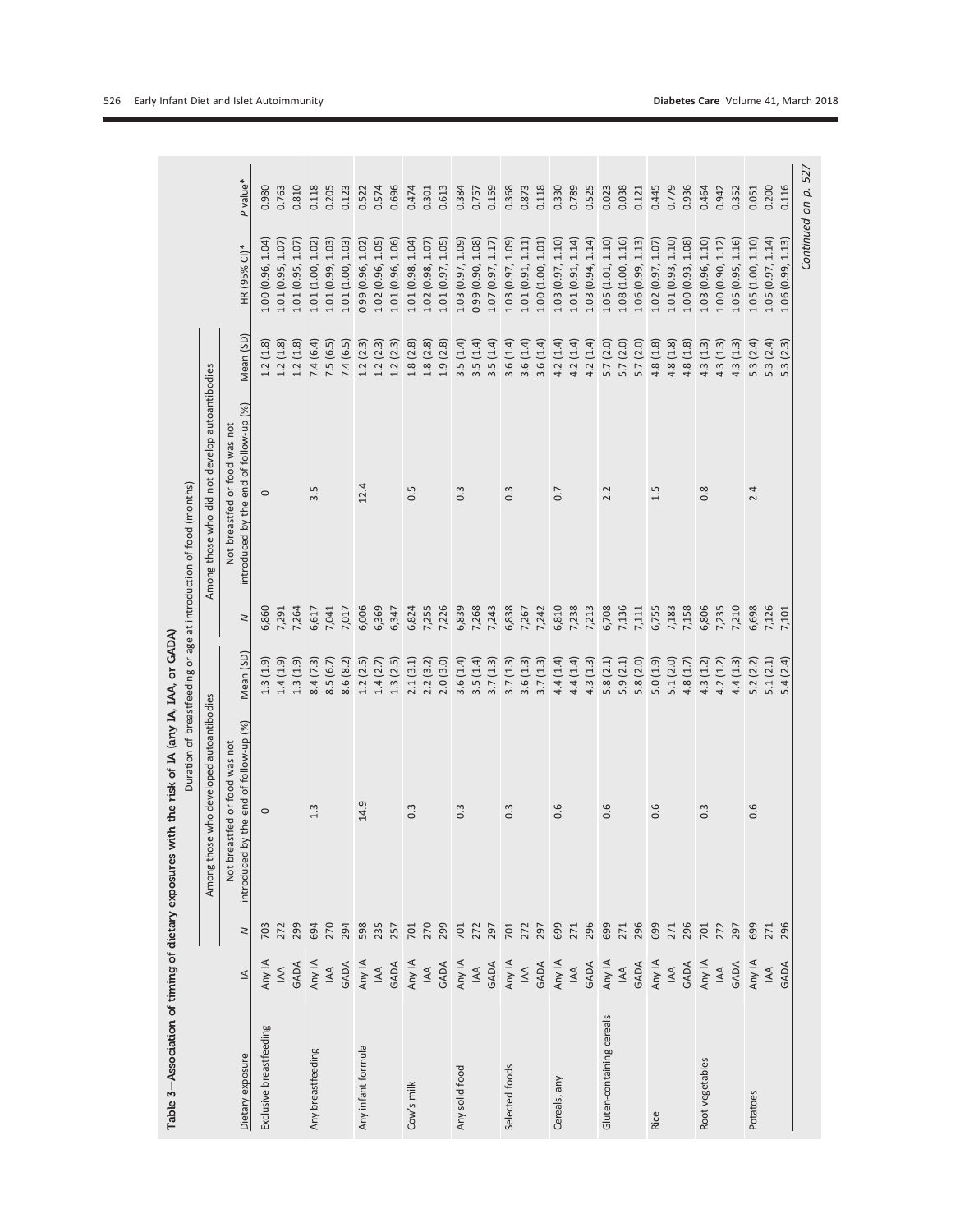|                                                                          |              |        |                                                                                                                                                                                                             |           |        | Duration of breastfeeding or age at introduction of food (months) |           |                   |          |
|--------------------------------------------------------------------------|--------------|--------|-------------------------------------------------------------------------------------------------------------------------------------------------------------------------------------------------------------|-----------|--------|-------------------------------------------------------------------|-----------|-------------------|----------|
|                                                                          |              |        | Among those who developed autoantibodies                                                                                                                                                                    |           |        | Among those who did not develop autoantibodies                    |           |                   |          |
|                                                                          |              |        | food was not<br>Not breastfed or                                                                                                                                                                            |           |        | Not breastfed or food was not                                     |           |                   |          |
| Dietary exposure                                                         | $\leq$       | $\geq$ | introduced by the end of follow-up (%)                                                                                                                                                                      | Mean (SD) | $\geq$ | introduced by the end of follow-up (%)                            | Mean (SD) | HR (95% CI)*      | P value* |
| Fruits or berries                                                        | Any IA       | 700    | 0.4                                                                                                                                                                                                         | 4.3 (1.4) | 6,806  | $0.\overline{8}$                                                  | 4.2(1.5)  | 1.04 (0.98, 1.10) | 0.167    |
|                                                                          | $\mathbb{A}$ | 272    |                                                                                                                                                                                                             | 4.3(1.5)  | 7,234  |                                                                   | 4.2(1.5)  | 1.04 (0.95, 1.14) | 0.372    |
|                                                                          | GADA         | 296    |                                                                                                                                                                                                             | 4.4(1.4)  | 7,210  |                                                                   | 4.2(1.5)  | 1.05 (0.96, 1.14) | 0.315    |
| Meat                                                                     | Any IA       | 692    | 1.6                                                                                                                                                                                                         | 6.0(1.8)  | 6,676  | 2.7                                                               | 6.1(2.0)  | 1.02 (0.97, 1.08) | 0.457    |
|                                                                          | AA           | 269    |                                                                                                                                                                                                             | 6.0(1.7)  | 7,099  |                                                                   | 6.1(2.0)  | 1.03 (0.94, 1.12) | 0.564    |
|                                                                          | GADA         | 292    |                                                                                                                                                                                                             | 6.1(2.0)  | 7,076  |                                                                   | 6.1(2.0)  | 1.04 (0.96, 1.12) | 0.364    |
| Egg                                                                      | Any IA       | 684    | 2.7                                                                                                                                                                                                         | 8.9(2.5)  | 6,458  | 5.9                                                               | 8.7(2.5)  | 1.02(0.99, 1.05)  | 0.288    |
|                                                                          | AA           | 266    |                                                                                                                                                                                                             | 8.9(2.7)  | 6,876  |                                                                   | 8.7(2.5)  | 1.00(0.95, 1.06)  | 0.878    |
|                                                                          | GADA         | 290    |                                                                                                                                                                                                             | 8.9(2.4)  | 6,852  |                                                                   | 8.7(2.5)  | 1.04(0.99, 1.09)  | 0.140    |
| Fish or other seafood                                                    | Any IA       | 662    | 5.8                                                                                                                                                                                                         | 8.6 (3.6) | 6,210  | 9.5                                                               | 8.6 (3.6) | 1.01(0.98, 1.04)  | 0.537    |
|                                                                          | <b>AA</b>    | 256    |                                                                                                                                                                                                             | 8.5(3.8)  | 6,616  |                                                                   | 8.6 (3.6) | 0.99(0.94, 1.05)  | 0.810    |
|                                                                          | GADA         | 280    |                                                                                                                                                                                                             | 8.7(3.6)  | 6,592  |                                                                   | 8.6 (3.6) | 1.03 (0.98, 1.08) | 0.258    |
| with 1-month longer breastfeeding or 1-month delay in food introduction. |              |        | * HR and corresponding P value were obtained from the Cox regression model adjusted for country, HLA genotype, FDR status, sex of the child, and probiotic use <28 days. HRs reflect the change in the risk |           |        |                                                                   |           |                   |          |

protocol and questionnaires across four TEDDY countries. Including larger geographical areas in the study made it possible to consider the importance of varying feeding habits. Additionally, both continuous and statistically derived categorized exposures were used in the investigation of associations. As a limitation, we did not record the amounts of the introduced food or count the initial frequency of feeding the new food. Thus, the cumulative exposure of a new food or foods was not possible to study.

When studying introductions of solid foods, we found that later introduction of gluten-containing cereals was associated with increased risk of IA. Later introduction of foods into a diet overall may be associated with larger initial amounts of food given to the children. Larger amounts can be challenging to their immature immune system and can therefore hamper the development of tolerance to foreign antigens. Very few studies have investigated the amounts of food at early age and a risk of disease. Aronsson et al. (30) suggested that a larger amount of gluten consumed during the first 2 years of life was associated with increased risk of celiac disease. However, we did not study the amounts of foods given in this study. A positive association between the early introduction of gluten-containing foods  $(<$ 3 months vs. later introduction with exclusive breastfeeding until 3 months of age) (12), as well as early ( $\leq$ 3 months vs. 4–6 months) and late  $(\geq 7$ months vs. 4 –6 months) introductions of any cereals (8), and the risk of IA has been reported among children with increased risk of T1D. Our results did not support the finding related to early gluten introduction and the risk of IA by Ziegler et al. (12).

The preferred first solid foods varies among the countries, for example, cereals in the U.S. and fruits, potato, and root vegetables in Finland (28). It appears that the first solid food a child consumed was most often associated with IA risk (8,14,15). This could be interpreted in a way that the type of complementary food first introduced may be of less importance to the disease risk than the timing of introduction of any first solid food. However, we did not observe an association between any first solid food consumed, as defined in Table 1, and IA in the TEDDY cohort.

The finding related to early introduction  $(\leq)$  months vs. at a later age) of egg and

Table 3—Continued

Table 3-Continued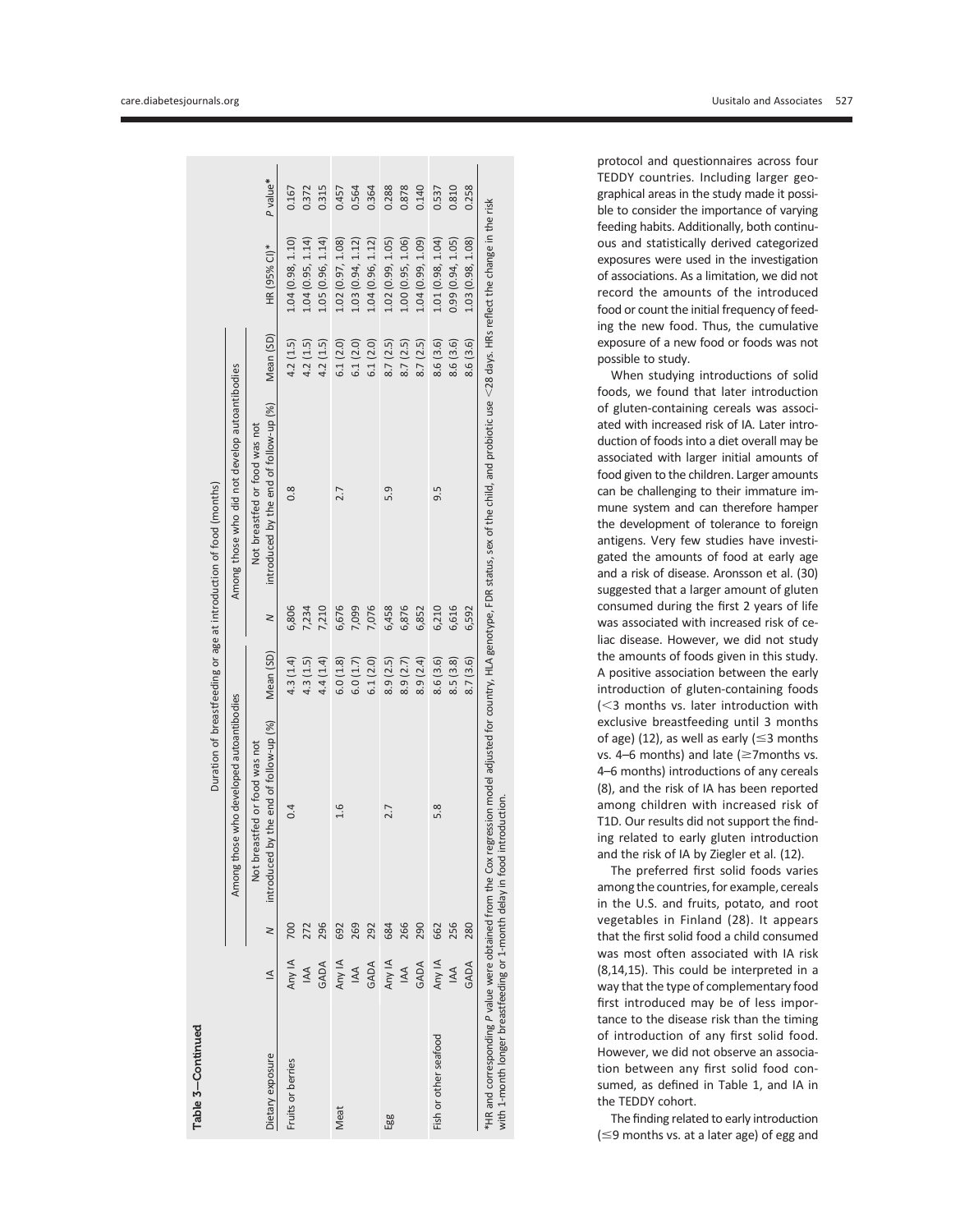|        |                           |                       |                                                              | Table 4-Categorized duration of breastfeeding and timing of introduction of complementary foods and risk of IA (any IA or GADA)                                                                                                                                                                                                                                                                                                                                                                                                                                                                                                  |                           |         |                                      |         |
|--------|---------------------------|-----------------------|--------------------------------------------------------------|----------------------------------------------------------------------------------------------------------------------------------------------------------------------------------------------------------------------------------------------------------------------------------------------------------------------------------------------------------------------------------------------------------------------------------------------------------------------------------------------------------------------------------------------------------------------------------------------------------------------------------|---------------------------|---------|--------------------------------------|---------|
| ⊴      | exposure*<br>Dietary      | Timing in<br>months*  | Number of children who developed<br>or GADA, N (%)<br>Al Vue | Number of children who did not develop<br>any IA or GADA, N (%                                                                                                                                                                                                                                                                                                                                                                                                                                                                                                                                                                   | HR (95% CI)<br>Unadjusted | P value | HR (95% CI)<br>Adjusted <sup>+</sup> | P value |
| Any IA | Gluten-containing cereals | $\overline{\sqrt{4}}$ | 28(6)                                                        | 445 (94)                                                                                                                                                                                                                                                                                                                                                                                                                                                                                                                                                                                                                         | 0.68(0.47, 0.99)          | 0.047   | 0.67(0.54, 0.98)                     | 0.037   |
|        |                           | $\frac{9}{4}$         | 637 (10)                                                     | 5,048 (90)                                                                                                                                                                                                                                                                                                                                                                                                                                                                                                                                                                                                                       |                           |         |                                      |         |
|        |                           | $\alpha$              | 31 (14)                                                      | 185 (86)                                                                                                                                                                                                                                                                                                                                                                                                                                                                                                                                                                                                                         | 1.57(1.07, 2.31)          | 0.022   | 1.44 (0.97, 2.16)                    | 0.074   |
|        | Any breastfeeding         | VĪ                    | 334 (9)                                                      | 3,575 (91)                                                                                                                                                                                                                                                                                                                                                                                                                                                                                                                                                                                                                       | 0.93(0.80, 1.08)          | 0.326   | 0.94(0.81, 1.09)                     | 0.426   |
|        |                           | $\overline{\wedge}$   | 360 (11)                                                     | 3,042 (89)                                                                                                                                                                                                                                                                                                                                                                                                                                                                                                                                                                                                                       |                           |         |                                      |         |
|        | Cow's milk                | $\frac{5}{2}$         | 584 (10)                                                     | 5,922(91)                                                                                                                                                                                                                                                                                                                                                                                                                                                                                                                                                                                                                        | 0.83(0.68, 1.00)          | 0.055   | 0.85(0.69, 1.04)                     | 0.115   |
|        |                           | $\geqslant$           | 117 (11)                                                     | 902 (89)                                                                                                                                                                                                                                                                                                                                                                                                                                                                                                                                                                                                                         |                           |         |                                      |         |
|        | Cereals                   | $\leq 4$              | 483 (9)                                                      | 4,765 (91)                                                                                                                                                                                                                                                                                                                                                                                                                                                                                                                                                                                                                       | 0.99(0.85, 1.17)          | 0.945   | 1.09 (0.92, 1.30)                    | 0.309   |
|        |                           | $\overline{\lambda}$  | 216 (10)                                                     | 2,045 (90)                                                                                                                                                                                                                                                                                                                                                                                                                                                                                                                                                                                                                       |                           |         |                                      |         |
|        | Rice                      | $\frac{1}{2}$         | 618(9)                                                       | 5,196 (91)                                                                                                                                                                                                                                                                                                                                                                                                                                                                                                                                                                                                                       | 0.79(0.63, 0.99)          | 0.046   | 0.87(0.69, 1.10)                     | 0.233   |
|        |                           | $\overline{\wedge}$   | 75 (13)                                                      | 502 (87)                                                                                                                                                                                                                                                                                                                                                                                                                                                                                                                                                                                                                         |                           |         |                                      |         |
|        | Fruit and berries         | $\frac{4}{3}$         | (6) 09                                                       | 4,552 (91)                                                                                                                                                                                                                                                                                                                                                                                                                                                                                                                                                                                                                       | 0.99(0.85, 1.15)          | 0.868   | 1.00 (0.85, 1.18)                    | 0.999   |
|        |                           | $\overline{4}$        | 240 (10)                                                     | 2,254 (90)                                                                                                                                                                                                                                                                                                                                                                                                                                                                                                                                                                                                                       |                           |         |                                      |         |
|        | Potato                    | $\frac{1}{2}$         | 578 (10)                                                     | 5,345 (90)                                                                                                                                                                                                                                                                                                                                                                                                                                                                                                                                                                                                                       | 1.19(0.98, 1.45)          | 0.077   | 0.98(0.77, 1.25)                     | 0.898   |
|        |                           | $\overline{\wedge}$   | 121 (8)                                                      | 1,353 (92)                                                                                                                                                                                                                                                                                                                                                                                                                                                                                                                                                                                                                       |                           |         |                                      |         |
|        | Meat                      | $\frac{8}{2}$         | 615 (10)                                                     | 5,762 (90)                                                                                                                                                                                                                                                                                                                                                                                                                                                                                                                                                                                                                       | 1.27 (1.01, 1.59)         | 0.040   | 1.13 (0.88, 1.45)                    | 0.344   |
|        |                           | $\frac{8}{2}$         | 77(8)                                                        | 914 (92)                                                                                                                                                                                                                                                                                                                                                                                                                                                                                                                                                                                                                         |                           |         |                                      |         |
|        | Egg                       | $\frac{9}{2}$         | 282 (9)                                                      | 3,002 (91)                                                                                                                                                                                                                                                                                                                                                                                                                                                                                                                                                                                                                       | 0.86 (0.74, 0.99)         | 0.045   | 0.84(0.72, 0.99)                     | 0.035   |
|        |                           | $\alpha$              | 402 (10)                                                     | 3,456 (90)                                                                                                                                                                                                                                                                                                                                                                                                                                                                                                                                                                                                                       |                           |         |                                      |         |
| GADA   | Any breastfeeding         | $\frac{6}{5}$         | 120 (3)                                                      | 3,476 (97)                                                                                                                                                                                                                                                                                                                                                                                                                                                                                                                                                                                                                       | 1.20(0.95, 1.52)          | 0.126   | 1.17 (0.92, 1.49)                    | 0.196   |
|        |                           | $\frac{6}{2}$         | 174 (5)                                                      | 3,541 (95)                                                                                                                                                                                                                                                                                                                                                                                                                                                                                                                                                                                                                       |                           |         |                                      |         |
|        | Rice                      | $\frac{8}{5}$         | 264 (4)                                                      | 6,435 (96)                                                                                                                                                                                                                                                                                                                                                                                                                                                                                                                                                                                                                       | 1.25(0.87, 1.78)          | 0.224   | 1.10 (0.76, 1.58)                    | 0.623   |
|        |                           | $\frac{6}{2}$         | 28(4)                                                        | 664 (96)                                                                                                                                                                                                                                                                                                                                                                                                                                                                                                                                                                                                                         |                           |         |                                      |         |
|        | Fish and seafood          | $\frac{9}{2}$         | 188 (4)                                                      | 4,538 (96)                                                                                                                                                                                                                                                                                                                                                                                                                                                                                                                                                                                                                       | 0.88(0.70, 1.12)          | 0.290   | 1.11(0.81, 1.53)                     | 0.507   |
|        |                           | $\sqrt{2}$            | 92 (4)                                                       | 2,054 (96)                                                                                                                                                                                                                                                                                                                                                                                                                                                                                                                                                                                                                       |                           |         |                                      |         |
|        |                           |                       |                                                              | exposures in relation to the risk of any IA or GADA were based on change-point methods using log-rank test (28); only statistically significant (P $<$ 0.05) cut points are shown. No statistically significant cut point of<br>*Dietary exposure: timing of breastfeeding or food; categorization of timing of gluten-containing cereals' introductions was based on martingale residuals whereas dichotomizations of timing of other dietary<br>timing of a dietary exposure for IAA was detected. †The Cox regression model was adjusted for country, HLA genotype, FDR status, sex of the child, and probiotic use <28 days. |                           |         |                                      |         |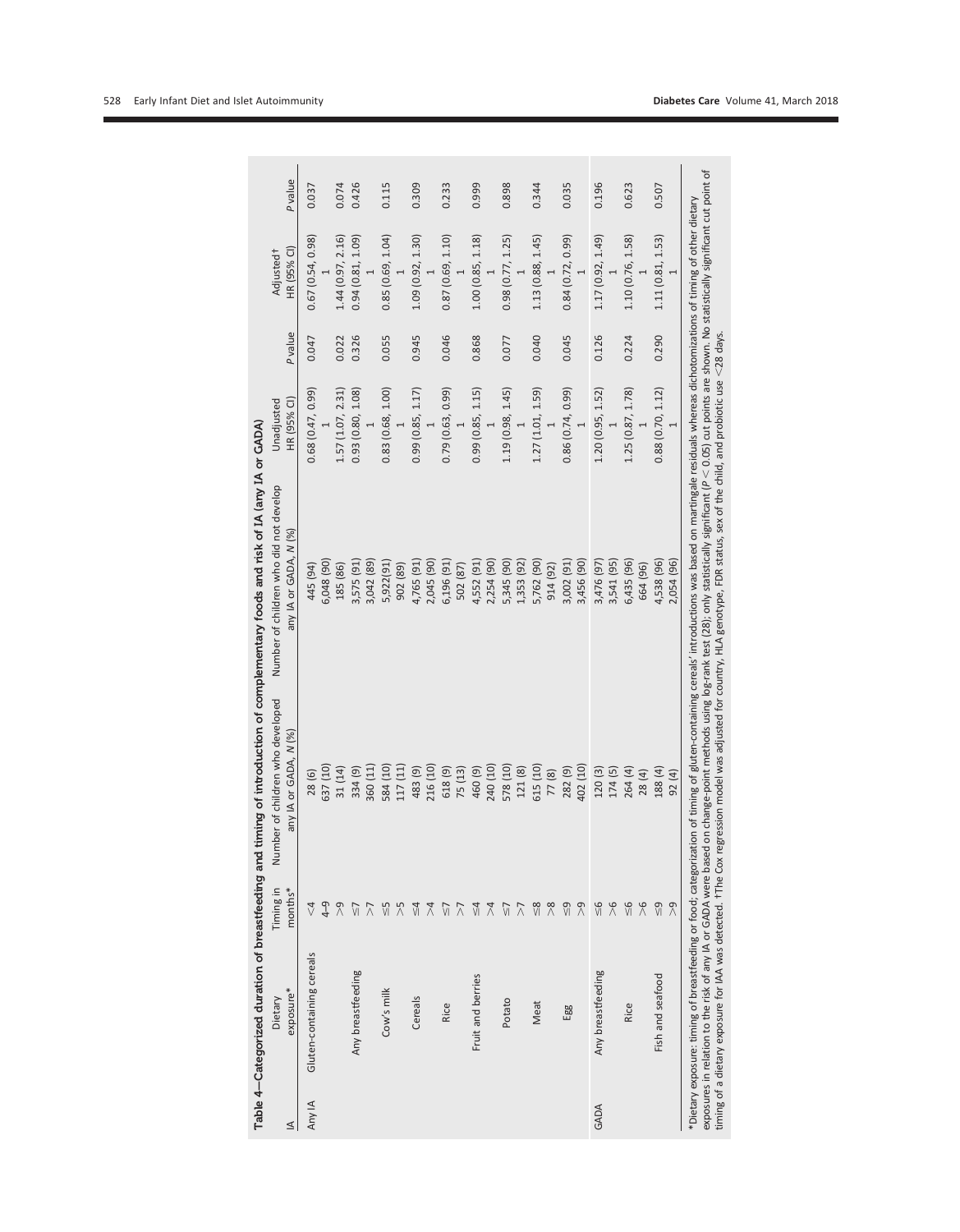decreased risk of IA contradicted the finding by Virtanen et al. (15), who suggested that the early introduction of egg  $\approx 8$ months vs. later) was linked to increased risk of IA during the first 3 years of life. In a recent study in the same population (16), this association was no longer found after children older than 3 years of age were included in the analysis. However, the association in the current study was quite weak, and no association was observed when the egg exposure was investigated as a continuous variable.

Our findings related to the timing of gluten-containing cereals and egg are not consistent with the findings from earlier studies, and the reasons for that can be speculated. Previous studies have been carried out in populations within small geographical areas. The type and timing of first complementary foods as well as the length of the follow-up have varied between the study populations. Moreover, timing has been studied using arbitrary categorization of dietary exposures. There have been differences in the use of dietary supplements (28,31) as well as in types of infant formula (32). Variations in HLA genotype eligibility between the studies may also have contributed to the discrepant findings. It is important to recognize that infant feeding habits change over time. New types of processed foods and dietary supplements are continuously adopted. Use of probiotics during the first year of life has become more common among children in the TEDDY study (31), and they are often given concurrently with new solid foods. Wheat is the main source of gluten in an infant diet (30) and is also an important source of prebiotics (9). Early exposure of both probiotics and prebiotics in gluten-containing cereals like wheat may provide a favorable base for beneficial gut microbiota. However, the role of dietary gluten and wheat in the etiology of T1D remains controversial in animal models (33–35). It has been suggested that wheat may result in mimicryinduced autoimmune disorders given that its peptide sequence is similar to that of human tissue, such as human islet cell tissue (36).

This was the first international study where duration of breastfeeding and timing of the introduction of new foods and their relationship with T1D-related autoantibodies were studied. Overall, we could not confirm the previously published findings between early infant feeding and the risk of IA. Nevertheless, the timing of gluten-

containing cereals and the appearance of islet autoantibodies should be studied further. New dietary recommendations for early infant feeding cannot be made based on the current results.

Funding. The TEDDY Study is funded by the National Institute of Diabetes and Digestive and Kidney Diseases grants U01-DK-63829, U01-DK-63861, U01-DK-63821, U01-DK-63865, U01-DK-63863, U01-DK-63836, U01-DK-63790, UC4-DK-63829, UC4-DK-63861, UC4-DK-63821, UC4-DK-63865, UC4-DK-63863, UC4-DK-63836, UC4-DK-95300, UC4-DK-100238, and UC4-DK-106955, and Contract No. HHSN267200700014C; the National Institute of Allergy and Infectious Diseases; the National Institute of Child Health and Human Development; the National Institute of Environmental Health Sciences; JDRF; and the Centers for Disease Control and Prevention. This work was supported in part by the National Institutes of Health/National Center for Advancing Translational Sciences Clinical and Translational Science Awards to the University of Florida (UL1-TR-000064) and the University of Colorado (UL1-TR-001082).

Duality of Interest. No potential conflicts of interest relevant to this article were reported.

Author Contributions. U.U. contributed to the study design and the acquisition, analysis, and interpretation of data and drafted the article. H.-S.L. performed statistical analysis and contributed to the interpretation of data and the drafting of the manuscript. C.A.A., K.V., J.Y., S.H., and K.S. contributed to the acquisition and interpretation of the data and critically reviewed the manuscript. A.L., M.R., W.H., J.-X.S., O.S., J.T., A.-G.Z., B.A., J.K., ˚ S.M.V., and J.M.N. contributed to the study concept and design and the acquisition and interpretation of data and critically reviewed the manuscript. U.U. and H.-S.L. are the guarantors of this work and, as such, had full access to all the data in the study and take responsibility for the integrity of the data and the accuracy of the data analysis.

#### References

1. Pociot F, McDermott MF. Genetics of type 1 diabetes mellitus. Genes Immun 2002;3:235–249 2. Vehik K, Dabelea D. The changing epidemiology of type 1 diabetes: why is it going through the roof? Diabetes Metab Res Rev 2011;27:3–13

3. Tuomilehto J. The emerging global epidemic of type 1 diabetes. Curr Diab Rep 2013;13:795–804 4. Agostoni C, Decsi T, Fewtrell M, et al.; ESPGHAN Committee on Nutrition. Complementary feeding: a commentary by the ESPGHAN Committee on Nutrition. J Pediatr Gastroenterol Nutr 2008;46:99–110 5. Kimpimäki T, Erkkola M, Korhonen S, et al. Short-term exclusive breastfeeding predisposes young children with increased genetic risk of Type I diabetes to progressive beta-cell autoimmunity. Diabetologia 2001;44:63–69

6. Holmberg H, Wahlberg J, Vaarala O, Ludvigsson J; ABIS Study Group. Short duration of breast-feeding as a risk-factor for beta-cell autoantibodies in 5-year-old children from the general population. Br J Nutr 2007;97:111–116 7. Lund-Blix NA, Stene LC, Rasmussen T, Torjesen PA, Andersen LF, Rønningen KS. Infant feeding in relation to islet autoimmunity and type 1 diabetes in genetically susceptible children: the MIDIA Study. Diabetes Care 2015;38:257–263

8. Norris JM, Barriga K, Klingensmith G, et al. Timing of initial cereal exposure in infancy and risk of islet autoimmunity. JAMA 2003;290: 1713–1720

9. François IE, Lescroart O, Veraverbeke WS, et al. Effects of a wheat bran extract containing arabinoxylan oligosaccharides on gastrointestinal health parameters in healthy adult human volunteers: a double-blind, randomised, placebocontrolled, cross-over trial. Br J Nutr 2012;108: 2229–2242

10. Virtanen SM, Räsänen L, Ylönen K, et al.; The Childhood in Diabetes in Finland Study Group. Early introduction of dairy products associated with increased risk of IDDM in Finnish children. Diabetes 1993;42:1786–1790

11. Wahlberg J, Vaarala O, Ludvigsson J; ABISstudy group. Dietary risk factors for the emergence of type 1 diabetes-related autoantibodies in 2½-year-old Swedish children. Br J Nutr 2006; 95:603–608

12. Ziegler AG, Schmid S, Huber D, Hummel M, Bonifacio E. Early infant feeding and risk of developing type 1 diabetes-associated autoantibodies. JAMA 2003;290:1721–1728

13. Chmiel R, Beyerlein A, Knopff A, Hummel S, Ziegler AG, Winkler C. Early infant feeding and risk of developing islet autoimmunity and type 1 diabetes. Acta Diabetol 2015;52:621–624

14. Virtanen SM, Kenward MG, Erkkola M, et al. Age at introduction of new foods and advanced beta cell autoimmunity in young children with HLA-conferred susceptibility to type 1 diabetes. Diabetologia 2006;49:1512–1521

15. Virtanen SM, Takkinen HM, Nevalainen J, et al. Early introduction of root vegetables in infancy associated with advanced ß-cell autoimmunity in young children with human leukocyte antigen-conferred susceptibility to type 1 diabetes. Diabet Med 2011;28:965–971

16. Hakola L, Takkinen HM, Niinistö S, et al. Infant feeding in relation to the risk of advanced islet autoimmunity and type 1 diabetes in children with HLA-conferred disease susceptibility to type 1 diabetes: a cohort study. Am J Epidemiol 2018;187: 34–44

17. Nucci AM, Virtanen SM, Becker DJ. Infant feeding and timing of complementary foods in the development of type 1 diabetes. Curr Diab Rep 2015;15:62

18. Westerholm-Ormio M, Vaarala O, Pihkala P, Ilonen J, Savilahti E. Immunologic activity in the small intestinal mucosa of pediatric patients with type 1 diabetes. Diabetes 2003;52:2287–2295

19. Savilahti E, Akerblom HK, Tainio VM, Koskimies S. Children with newly diagnosed insulin dependent diabetes mellitus have increased levels of cow's milk antibodies. Diabetes Res 1988;7:137–140

20. Morris G, Berk M, Carvalho AF, Caso JR, Sanz Y, Maes M. The role of microbiota and intestinal permeability in the pathophysiology of autoimmune and neuroimmune processes with an emphasis on inflammatory bowel disease type 1 diabetes and chronic fatigue syndrome. Curr Pharm Des 2016;22:6058–6075

21. Li X, Atkinson MA. The role for gut permeability in the pathogenesis of type 1 diabetes-a solid or leaky concept? Pediatr Diabetes 2015;16:485– 492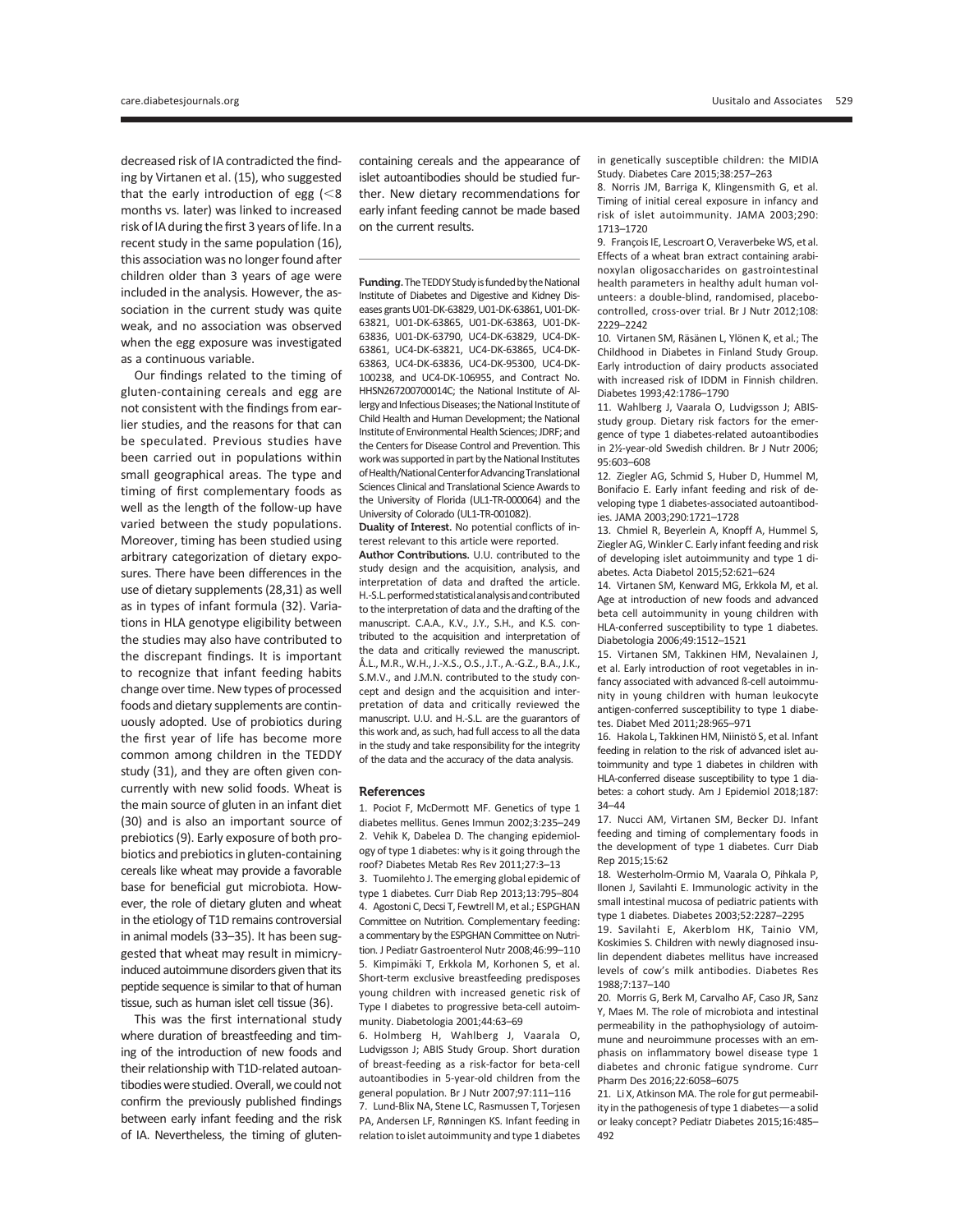22. TEDDY Study Group. The Environmental Determinants of Diabetes in the Young (TEDDY) study: study design. Pediatr Diabetes 2007;8:286–298 23. TEDDY Study Group. The Environmental Determinants of Diabetes in the Young (TEDDY) Study. Ann N Y Acad Sci 2008;1150:1–13

24. Hagopian WA, Erlich H, Lernmark A, et al.; TEDDY Study Group. The Environmental Determinants of Diabetes in the Young (TEDDY): genetic criteria and international diabetes risk screening of 421 000infants. Pediatr Diabetes 2011;12:733–743 25. Bonifacio E, Yu L, Williams AK, et al. Harmonization of glutamic acid decarboxylase and islet antigen-2 autoantibody assays for National Institute of Diabetes and Digestive and Kidney Diseases consortia. J Clin Endocrinol Metab 2010;95:3360– 3367

26. Babaya N, Yu L, Miao D, et al. Comparison of insulin autoantibody: polyethylene glycol and micro-IAA 1-day and 7-day assays. Diabetes Metab Res Rev 2009;25:665–670

27. Törn C, Mueller PW, Schlosser M, Bonifacio E, Bingley PJ; Participating Laboratories. Diabetes

Antibody Standardization Program: evaluation of assays for autoantibodies to glutamic acid decarboxylase and islet antigen-2. Diabetologia 2008; 51:846–852

28. Andrén Aronsson C, Uusitalo U, Vehik K, et al.; TEDDY Study Group. Age at first introduction to complementary foods is associated with sociodemographic factors in children with increased genetic risk of developing type 1 diabetes. Matern Child Nutr 2015;11:803–814

29. Contal C, O'Quigley J. An application of change-point methods in studying the effect of age on survival in breast cancer. Comput Stat Data Anal 1999;30:253–270

30. Andrén Aronsson C, Lee HS, Koletzko S, et al.; TEDDY Study Group. Effects of gluten intake on risk of celiac disease: a case-control study on a Swedish birth cohort. Clin Gastroenterol Hepatol 2016; 14:403–409.e3

31. Uusitalo U, Liu X, Yang J, et al.; TEDDY Study Group. Association of early exposure of probiotics and islet autoimmunity in the TEDDY Study. JAMA Pediatr 2016;170:20–28

32. Hummel S, Beyerlein A, Tamura R, et al.; TEDDY Study Group. First infant formula type and risk of islet autoimmunity in The Environmental Determinants of Diabetes in the Young (TEDDY) study. Diabetes Care 2017;40:398–404 33. Funda DP, Kaas A, Bock T, Tlaskalová-Hogenová H, Buschard K. Gluten-free diet prevents diabetes in NOD mice. Diabetes Metab Res Rev 1999;15:323–327

34. Funda DP, Kaas A, Tlaskalová-Hogenová H, Buschard K. Gluten-free but also gluten-enriched (gluten+) diet prevent diabetes in NOD mice; the gluten enigma in type 1 diabetes. Diabetes Metab Res Rev 2008;24:59–63

35. Gorelick J, Yarmolinsky L, Budovsky A, et al. The impact of diet wheat source on the onset of type 1 diabetes mellitus-lessons learned from the non-obese diabetic (NOD) mouse model. Nutrients 2017;9:482

36. Vojdani A. Molecular mimicry as a mechanism for food immune reactivities and autoimmunity. Altern Ther Health Med 2015;21(Suppl. 1): 34–45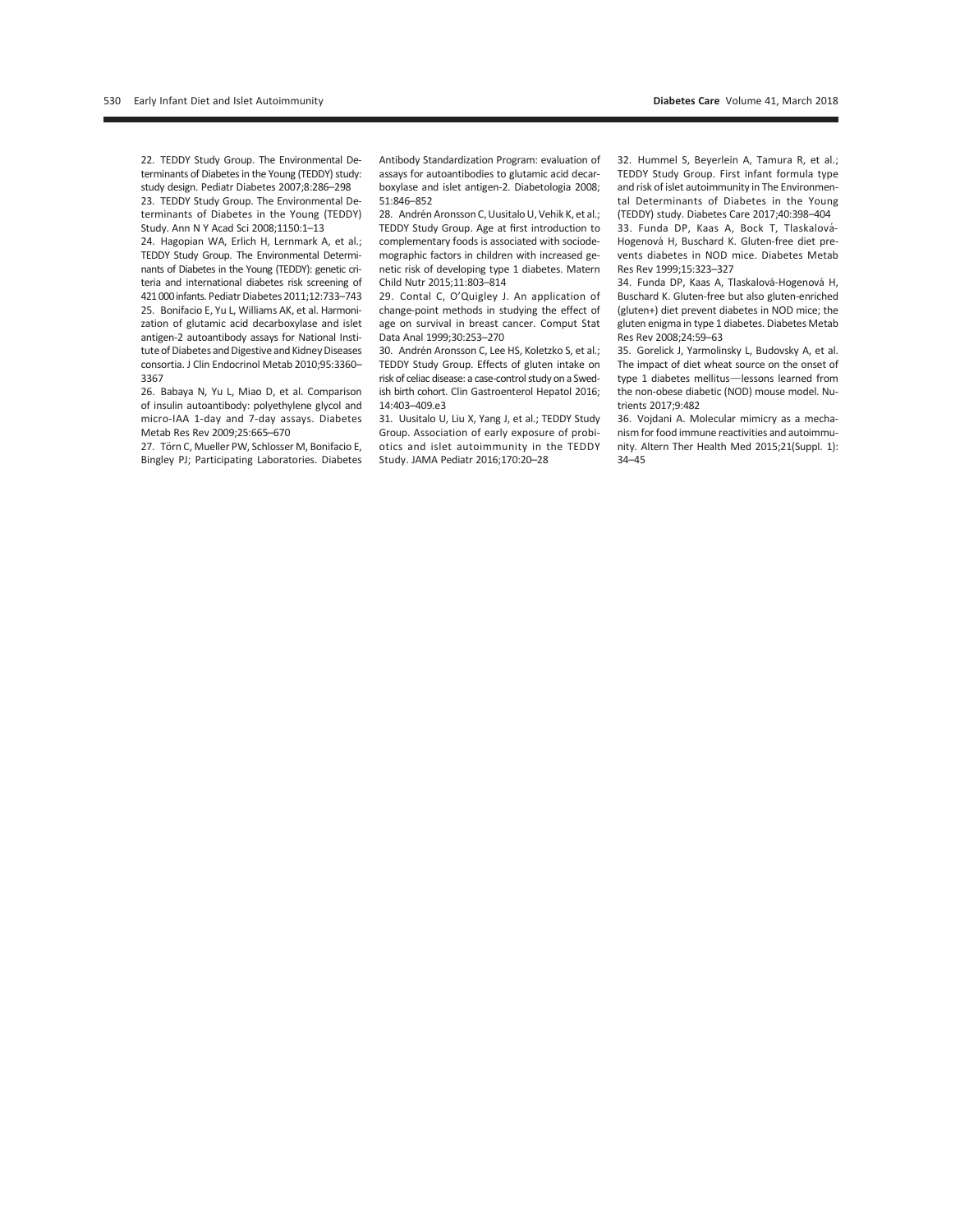# SUPPLEMENTARY DATA

**Supplementary Figure 1.** Martingale residuals for timing of introducing gluten containing cereals and the risk of any IA retrieved from the unadjusted Cox regression model.



Age of introducing gluten containing cereals (Months)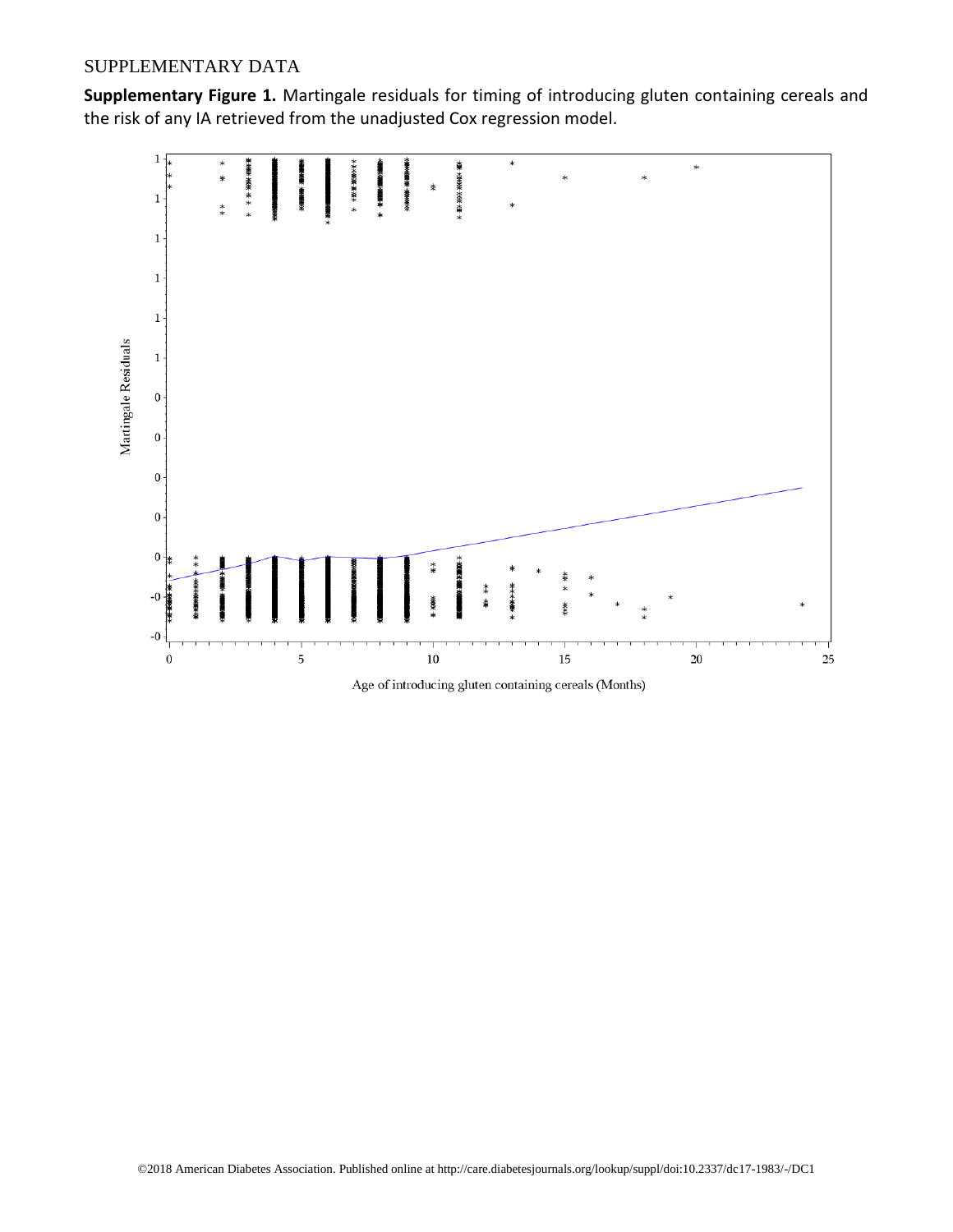# SUPPLEMENTARY DATA

# **The Teddy Study Group**

Colorado Clinical Center: Marian Rewers, M.D., Ph.D., PI<sup>1,4,5,6,10,11</sup>, Kimberly Bautista<sup>12</sup>, Judith Baxter<sup>9,10,12,15</sup>, Ruth Bedoy<sup>2</sup>, Daniel Felipe-Morales, Kimberly Driscoll, Ph.D.<sup>9</sup>, Brigitte I. Frohnert, M.D.<sup>2,14</sup>, Marisa Gallant, M.D.<sup>13</sup>, Patricia Gesualdo<sup>2,6,12,14,15</sup>, Michelle Hoffman<sup>12,13,14</sup>, Rachel Karban<sup>12</sup>, Edwin Liu, M.D.<sup>13</sup>, Jill Norris, Ph.D.<sup>2,3,12</sup>, Adela Samper-Imaz, Andrea Steck, M.D.<sup>3,14</sup>, Kathleen Waugh<sup>6,7,12,15</sup>, Hali Wright<sup>12</sup>. University of Colorado, Anschutz Medical Campus, Barbara Davis Center for Childhood Diabetes.

**Finland Clinical Center:**JormaToppari, M.D., Ph.D., PI<sup>¥^1,4,11,14</sup>,Olli G. Simell, M.D., Ph.D.<sup>¥^1,4,11,13</sup>, Annika Adamsson, Ph.D.^12,SuviAhonen\*±§, HeikkiHyöty, M.D., Ph.D.\*±6, Jorma Ilonen, M.D., Ph.D.<sup>¥¶3</sup>, Sanna Jokipuu<sup>^</sup>, Tiina Kallio<sup>^</sup>, LeenaKarlsson<sup>^</sup>, MiiaKähönen<sup>µ¤</sup>, Mikael Knip, M.D., Ph.D.\*<sup>±5</sup>, Lea Kovanen\*<sup>±§</sup>, MirvaKoreasalo\*<sup>±§2</sup>, KalleKurppa, M.D., Ph.D.\*<sup>±13</sup>, Tiina Latva-aho<sup>µ¤</sup>, Maria Lönnrot, M.D., Ph.D.\*<sup>±6</sup>,ElinaMäntymäki<sup>^</sup>, KatjaMultasuo<sup>µ¤</sup>, JuhaMykkänen, Ph.D.<sup>¥ 3</sup>, Tiina Niininen<sup>±\*12</sup>, Sari Niinistö<sup> $\pm$ §2</sup>, Mia Nyblom<sup>\*</sup><sup>±</sup>,Petra Rajala<sup>^</sup>, Jenna Rautanen<sup> $\pm$ §</sup>, Anne Riikonen<sup>\* $\pm$ §</sup>, Mika Riikonen<sup>^</sup>, MinnaRomo<sup>^</sup>, JuuliaRönkä<sup>µ¤</sup>, Jenni Rouhiainen<sup>^</sup>, TuulaSimell, Ph.D., Ville Simell<sup>^¥13</sup>,Maija Sjöberg<sup>¥^12,14</sup>, Aino Stenius<sup>µ¤12</sup>, Maria Leppänen<sup>^</sup>, Sini Vainionpää<sup>^</sup>, EevaVarjonen<sup>¥^12</sup>, RiittaVeijola, M.D., Ph.D. $\mu^{\mu\mu}$ <sup>4</sup>, Suvi M. Virtanen, M.D., Ph.D. $*$ <sup>+§2</sup>, Mari Vähä-Mäkilä<sup>^</sup>, Mari Åkerlund $*$ <sup>+§</sup>, KatriLindfors, Ph.D.\*<sup>13¥</sup>University of Turku, \*University of Tampere, <sup>µ</sup>University of Oulu, ^Turku University Hospital, Hospital District of Southwest Finland, <sup>±</sup>Tampere University Hospital, <sup>¤</sup>Oulu University Hospital, §National Institute for Health and Welfare, Finland, ¶University of Kuopio.

Georgia/Florida Clinical Center: Jin-Xiong She, Ph.D., Pl<sup>1,3,4,11</sup>, Desmond Schatz, M.D.<sup>\*4,5,7,8</sup>, Diane Hopkins<sup>12</sup>, Leigh Steed<sup>12,13,14,15</sup>, Jamie Thomas\*<sup>6,12</sup>, Janey Adams<sup>\*12</sup>, Katherine Silvis<sup>2</sup>, Michael Haller, M.D.\*<sup>14</sup>, Melissa Gardiner, Richard McIndoe, Ph.D., Ashok Sharma, Joshua Williams, Gabriela Young, Stephen W. Anderson, M.D.<sup> $\hat{ }$ </sup>, Laura Jacobsen, M.D.<sup>\*14</sup> Center for Biotechnology and Genomic Medicine, Augusta University. \*University of Florida, ^ Pediatric Endocrine Associates, Atlanta.

Germany Clinical Center: Anette G. Ziegler, M.D., PI<sup>1,3,4,11</sup>, Andreas Beyerlein, Ph.D.<sup>2</sup>, EzioBonifacio Ph.D.<sup>\*5</sup>, Michael Hummel, M.D.<sup>13</sup>, Sandra Hummel, Ph.D.<sup>2</sup>, Kristina Foterek<sup>¥2</sup>, Nicole Janz, MathildeKersting, Ph.D.<sup>¥2</sup>, Annette Knopff<sup>7</sup>, SibylleKoletzko, M.D.<sup>¶13</sup>, Claudia Peplow<sup>12</sup>, Roswith Roth, Ph.D.<sup>9</sup>, Marlon Scholz, Joanna Stock<sup>9,12,14</sup>, Katharina Warncke, M.D.<sup>14</sup>, Lorena Wendel, Christiane Winkler, Ph.D.<sup>2,12,15</sup>. Forschergruppe Diabetes e.V. and Institute of Diabetes Research, Helmholtz ZentrumMünchen, and Klinikumrechts der Isar, TechnischeUniversitätMünchen. \*Center for Regenerative Therapies, TU Dresden, <sup>¶</sup>Dr. von Hauner Children's Hospital, Department of Gastroenterology, Ludwig Maximillians University Munich, ¥Research Institute for Child Nutrition, Dortmund.

**Sweden Clinical Center:**ÅkeLernmark, Ph.D., PI<sup>1,3,4,5,6,8,10,11,15</sup>, Daniel Agardh, M.D., Ph.D.<sup>13</sup>, CarinAndrénAronsson, Ph.D.<sup>2,12,13</sup>, Maria Ask, Jenny Bremer, Ulla-Marie Carlsson, CorradoCilio, Ph.D., M.D.<sup>5</sup>, Magdalena DelikatKulinski, Emelie Ericson-Hallström, Annika Fors, Lina Fransson, Thomas Gard, Joanna Gerardsson, Rasmus Bennet, Monica Hansen, Gertie Hansson, Susanne Hyberg, Fredrik Johansen, BerglindJonsdottir, M.D., Helena Elding Larsson, M.D., Ph.D.  $6,14$ MarielleLindström, Markus Lundgren, M.D.<sup>14</sup>, Maria Månsson-Martinez, Maria Markan, Jessica Melin<sup>12</sup>, ZelihaMestan, Caroline Nilsson, Karin Ottosson, Kobra Rahmati, Anita Ramelius, Falastin Salami, Sara Sibthorpe, AnetteSjöberg, BirgittaSjöberg, Evelyn TekumAmboh, Carina Törn, Ph.D. 3,15, Anne Wallin, Åsa Wimar<sup>12,14</sup>, SofieÅberg. Lund University.